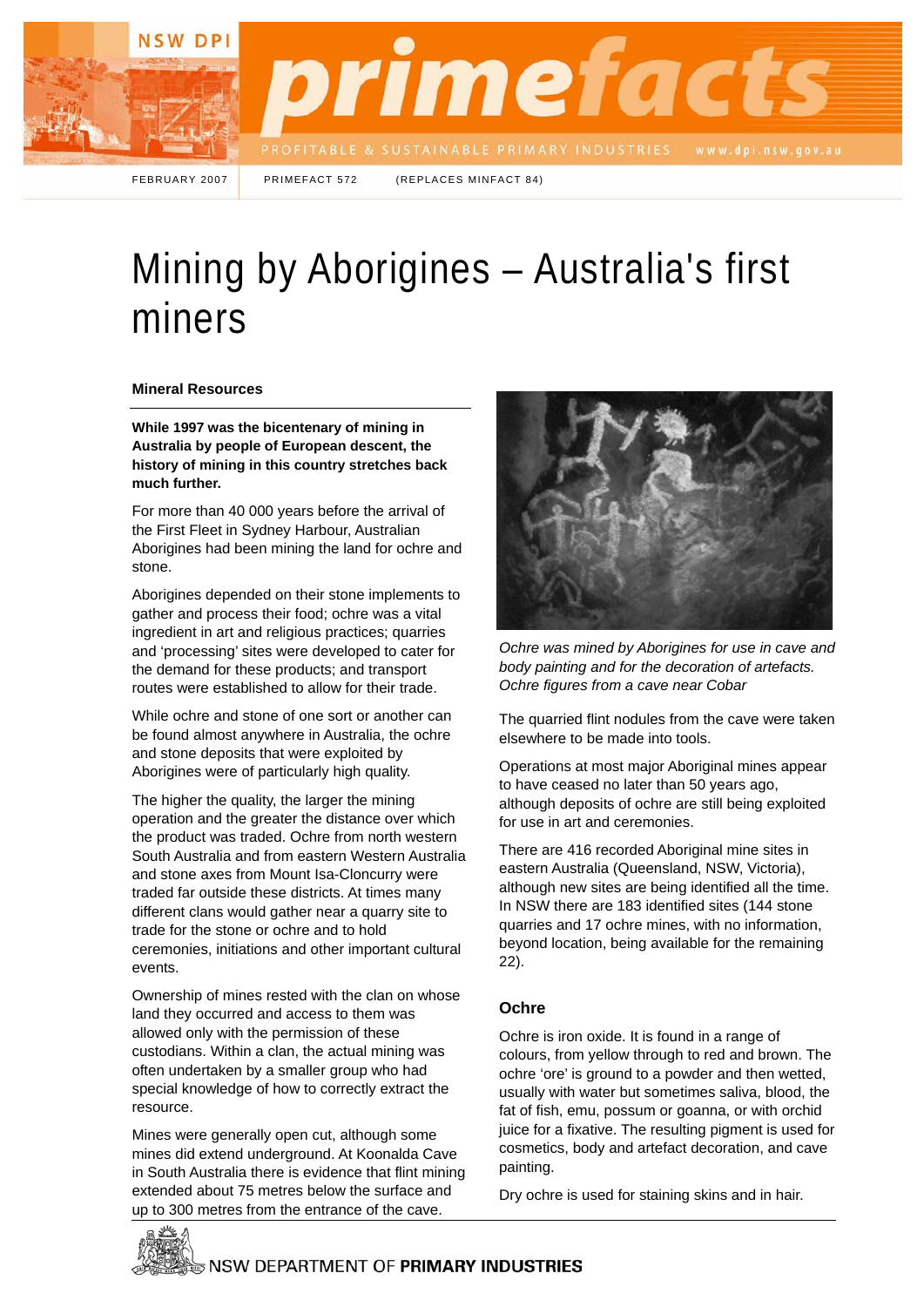Red ochre has great significance to desert cultures, who believe it to be the blood of ancestral beings. Because of this it is thought to cure, protect and strengthen.

Ochre was traded widely from the main ochre quarries. Aboriginal groups travelled from Cloncurry in Queensland to the Yarrakina ochre mine at Parachilna in the Flinders Ranges in South Australia to exchange shields for the special iridescent ochre mined there. Other groups from NSW exchanged light spear shafts for the prized ochre. Aborigines also came from Alice Springs in the Northern Territory, carrying 25 kg blocks of the Yarrakina ochre over distances of 1000 km on their return journey.

Ochre from near Mount Rowland in Tasmania was mined by Aboriginal women using stone hammers and wooden chisels. The ochre was then packed into kangaroo-skin bags for transport.

The Wilgie Mai mine east of Geraldton in Western Australia was a major operation with a mining face of between 30 and 15 metres wide and up to 20 metres deep. The red and yellow ochre from the mine was excavated by men using heavy stone mauls and fire-hardened wooden wedges up to half a metre long. Pole scaffolding was erected for working at different heights. Several thousand tonnes of rock were removed from this mine.

Wilgie Mai is considered 'a place of fabulous wealth' by Aborigines in the west and ochre from the mine was used in a huge area of Western Australia and may have been carried as far as Queensland.

The Rumbalara deposit 200 km south of Alice Springs in the Northern Territory has also been a large producer of ochre. During the Second World War, the ochre from Rumbalara was used for the manufacture of camouflage paint.

The discovery of the vast Cobar copper and gold deposits in NSW has a connection to the mining of ochre by Aborigines. The presence of copper was first noticed at a waterhole at what is now Cobar. This waterhole was a meeting place for local clans, who used ochre from the same spot in their ceremonies.

### **Stone**

Stone was of vital importance to Aborigines. It was used in the hunting and gathering of food and in food preparation and processing.

Stone tools older than 40 000 years have been found in the north and east of Australia. Tools were made by 'flaking', 'grinding' and 'crumbling' and were used for cutting, for caving and crafting wood, for grinding seed and for making new stone implements and other tools.









*Ochre cave paintings. Top, hands from a cave north of Ulan in the Central West. Below, figures from a cave near Cobar* 

Axes and other cutting tools were typically made from volcanic and metamorphic rocks, which are hard and tough. Millstones and other grinding tools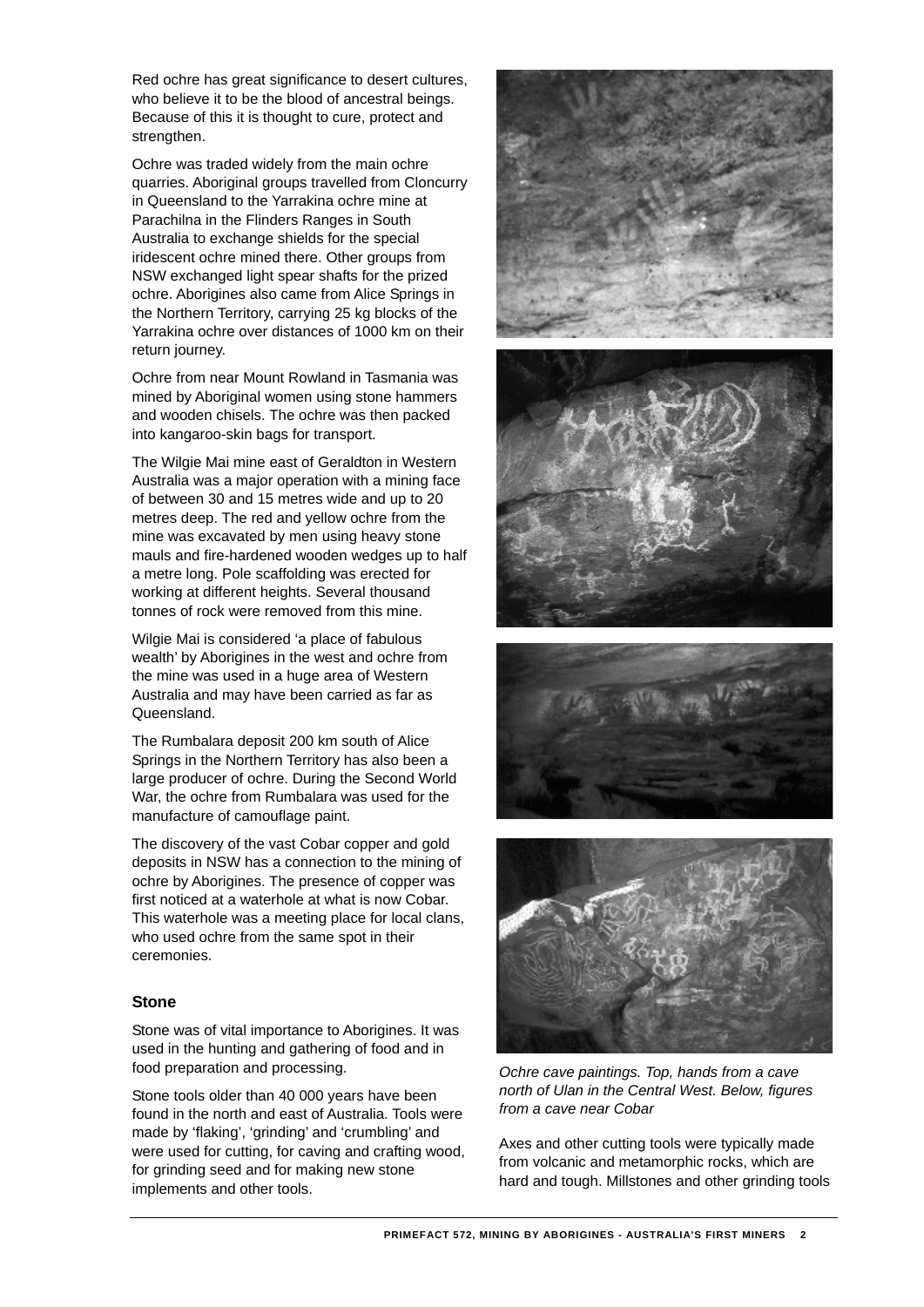were usually made of softer rock such as sandstone.

Types of rock mined by Aborigines included amphibolite, andesite, basalt, blue metal, chalcedony, chert, diabase, granite, greenstone, greywacke, ironstone, limestone, mudstone, obsidian, porphyry, quartz, quartzite, sandstone, silcrete, silicified stone, siltstone and trachyte.

The stone most frequently quarried in NSW was silcrete, with chert, quartz and quartzite extraction also being relatively common.

Stone was mined from boulders, exposed veins or blocks, conglomerates and from gibber and deposits of pebbles/cobbles and gravel. Mining was by extraction from surface deposits and by excavation below the surface.

Work at an Aboriginal quarry would have consisted of the extraction and rough trimming of 'blanks' – pieces of a convenient size and shape for making into axes. Final trimming of the axe and grinding of the blade was often done elsewhere.

Sites for the 'finishing' of stone tools were widely scattered and the tools were widely traded. Axes have been shown to have been traded 600-700 km from their source, and some as far as 800 km.

In NSW, flaked and ground-edge pebble axes were made at Emu Plains, west of Sydney. High-quality quartzite from a site between Long Bay and Maroubra Bay in Sydney's south was used to make skinning knives. Ground-edge axes from Mounts Harris and Forster near Dubbo were traded as far north as Brewarrina and east to the Bogan River. Chert (a flint-like quartz) was obtained from Newcastle and surrounds. Stone from Crescent Head and Point Plomer on the north coast was used to make tools.

Ground-edge axes were transported down the Paroo River to the Wilcannia district. Axes made from metamorphic rock from the Barrier Ranges have been found near Menindee and further south. Clans from the upper Darling River traded stone mortars and pestles for nets, twine and fish hooks with the clan of the Darling-Murray River junction.

Stone axes from the Hastings-Tweed Rivers region on the north coast and from quarries on the northern tableland were traded for hundreds of kilometres across to the Darling River and as far west as Menindee and Broken Hill.

The Moore Creek quarry near Tamworth was the largest in the New England region. Stone from a greywacke deposit which runs for about 90 metres along a ridge was removed in large amounts from this site.

Other Aboriginal quarries in NSW were located at Grogin Peak, Lowes Mount, Mission Cove, Schnapper Point, Yamba Point and Wilsons Peak. Mount William, near Lancefield in Victoria, was the site of a large Aboriginal quarry that extended for over a kilometre along a ridge. The stone being exploited is a volcanic greenstone, which is hard and has a fine grain, making it ideal for the production of stone axes with a ground-edge.

In Western Australia, sharp-edged stones from the Murchison River area were traded over an area of almost 1000 square kilometres to the south.





*Top, Aboriginal silcrete quarry on an isthmus on the western shore of Lake Mungo in the Far West of NSW. Below, detail showing debris from tool making.* 

## **References**

All information in this sheet has been sourced from the following references:

- Andrews, E.C., 1911, Report on the Cobar Copper and Gold-Field, New South Wales Department of Mines, Geological Survey, Sydney
- Flood, J., 1983, Archaeology of the Dreamtime, William Collins Pty Ltd, Sydney
- Hiscock, P. and Mitchell, S., 1993, Stone Artefact Quarries and reduction Site in Australia: Towards a Type Profile, Australian Heritage Commission,